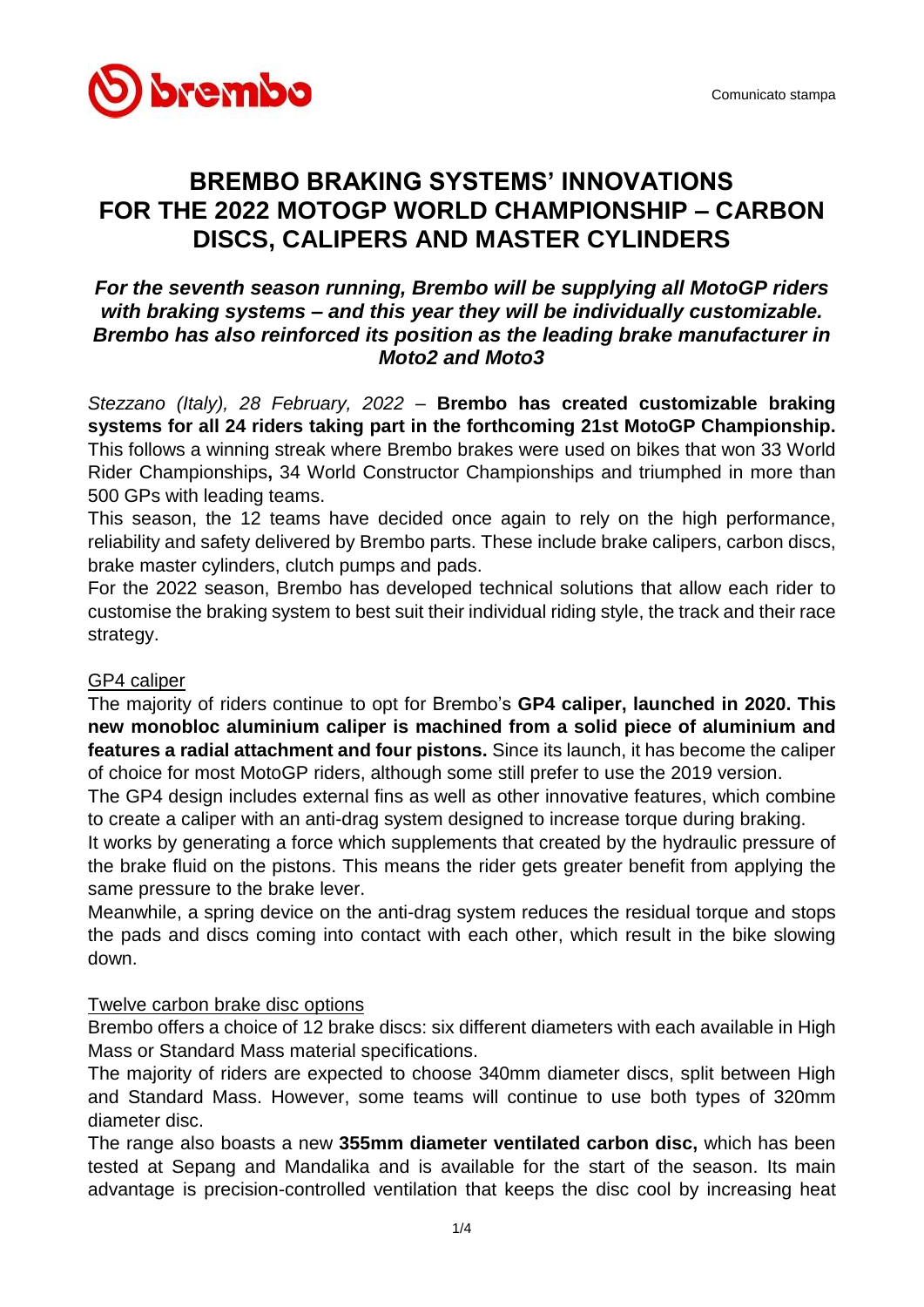

exchange. It was specially designed for bikes on circuits that are very tough on braking systems such as Spielberg, Motegi, Sepang or Buriram.

This carbon composition has three advantages: a reduction in unsprung mass, a constant friction coefficient from start to finish and an absence of the residual torque issues that can be associated with steel discs.

A ventilated version of the 340mm diameter disc is also available, introduced in 2021 in Austria, making this the only disc in the Brembo range that now comes in both standard and ventilated formats.

#### That braking feeling

Brembo can adapt the "reactivity" of brake control according to how each driver rides thanks to different master cylinders available for each wheelbase. Each bike also features a remote adjuster, controlled by the rider's left hand, to vary the position of the brake lever even while the bike is moving.

**Brembo finds that more than one-third of MotoGP riders regularly use the thumb master cylinder**. This feature, introduced in the 1990s for Mick Doohan, allows the rider to apply the rear brake by pressing a lever located on the left semi-handlebar. For the 2022 season, there are two variants. The first and most commonly used is a closed circuit with a thumb master cylinder and pedal, using a rear two-piston caliper. The second has two discrete circuits, each acting on two or four pistons within the rear caliper. In the former, one system excludes the other; in the latter, they can operate simultaneously.

Another variant of the classic thumb pump is the push and pull pump, introduced in 2019 and now optimised for maximum efficiency. It has a dual function and can be operated by both the thumb or forefinger. When used with the forefinger it is mounted on the lever at a 180° angle compared to when operated by the thumb. This increases its modularity and the grip on the lever when the bike is slowing down.

#### Marchesini wheels

For the 2022 season, **eight out of 12 teams are using Marchesini-forged magnesium wheels**. Marchesini wheels have either Y 5 or 7 spokes for the front and 7 spokes for the rear. Wheels from Marchesini, part of the Brembo Group, are lighter which brings advantages when accelerating, changing direction and – most critically – when entering a bend and applying the brakes, taking corners at high roll angles (up to 60°) and when exiting a bend on full throttle, when the bike is tilted.

### Brembo's participation in Moto2 and Moto3 confirmed with its SBS Friction and J.Juan brands

#### **Brembo is confirmed as the leading braking systems manufacturer for the Moto2 and Moto3 World Championships** following tests at Jerez and Portimao**.**

All 15 teams in Moto2 as well as all 15 teams in Moto3 have opted for calipers from the Bergamo-based company. In terms of other components, about 50 per cent have opted for Brembo steel discs, 80 per cent for Brembo pads, 90 per cent for Brembo master cylinders and just under 50 per cent for Brembo's Marchesini wheels.